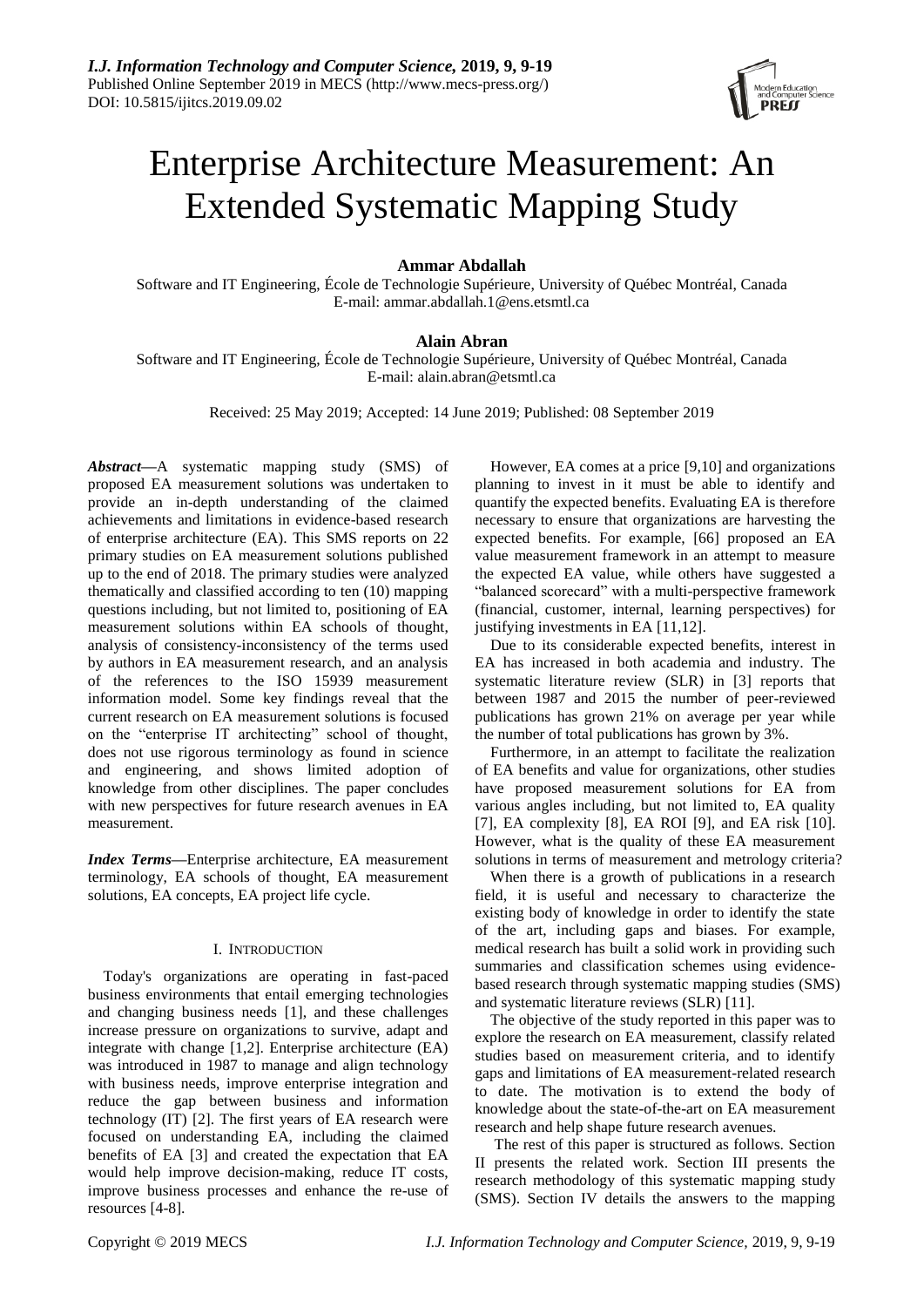questions selected for this study. Section V presents a discussion of findings and Section VI, the conclusions and future research avenues.

## II. RELATED WORK

The SLR in [12] distinguishes between the expected EA values supported by empirical evidence and those not supported by empirical evidence referred to as "myths". It provides a synthesis of EA values supported by evidence and by five myths, pointing out a number of weaknesses in the EA research.

The EA concept itself is often characterized ambiguously as highlighted in [13] where the challenges of a lack of common understanding of EA definitions and related factors are detailed. In line with their work on EA in the government sector to gain a better e-government service delivery, the SLR in [14] reports on EA readiness measurement mechanisms and EA readiness measurement factors that could assist government agencies in measuring their EA readiness.

Apart from evidence-based research on understanding and conceptualization of EA, [15] focused on EA and visual analytics. Due to the dynamic changes in businesses and IT, enterprises need to adapt quickly, and EA analysis is one of the methods that stakeholders use in enterprise transformation. Since EA elements have diverse relations, EA analysis is highly complex. Therefore, [15] conducted an SLR in order to investigate the state-of-the-art on visual analytics in enterprise architecture management (EAM).

The SMS study in [2] identified the role of EA in enterprise integration, and reported on the state-of-the art on the subject including gaps and limitations.

The SLR in [16] provides an overview of EA evaluation research. The findings were synthesized by examining different evaluated EA elements, such as architecture, IT projects & initiatives, services & applications, and business elements. One of the main findings was that EA evaluation is a complex task that can be viewed from various perspectives. SLR [17] also explores the challenges in EA post-implementation evaluation research. The main findings were synthesized into three main challenges: lack of structured models, difficulties in EA evaluation, and lack of evaluation method.

Of all the SLR-SMS on EA, only three explicitly addressed EA measurement and EA evaluation [16-18]. Furthermore, the existing EA evaluation methods focused on business and IT alignment or on architecture maturity while ignoring all other parts of EA implementation [17]. All other SLR-SMS focused on proposing EA measurement solutions without an analysis of the corresponding limitations and gaps.

In this paper, we report on an extended version of our initial SMS study in [18] and we go beyond the limitations of the related work on EA measurement research. In addition, we investigate and analyze a number of additional research questions, including:

- The positioning of proposed EA measurement solutions within the EA project life cycle.
- A classification of the research type (e.g., evaluation research) of the proposed EA measurement solutions.
- A classification of EA measurement techniques used or adopted from other disciplines to support the design of EA measurement solutions.
- An extended analysis of consistency-inconsistency of the terms used by the authors in EA measurement research (e.g., measurement, evaluation, assessment, analysis, etc.).
- An analysis of the proposed measurement solutions based on the ISO 15939 measurement information model.

#### III. RESEARCH METHODOLOGY

While an SLR explores and evaluates primary studies based on best practices [11], an SMS classifies the primary studies into specific categories according to the selected mapping questions in order to identify the research themes and explain the structure of the literature. In this SMS, the research objective was to provide classification schemes and evidence-based research. We followed the SMS guidelines of [19-21] on mapping questions, search strategy, study selection and data extraction – see Fig.1. The outcome was a set of 22 relevant primary studies to be used to answer the mapping questions.



Fig.1. Search methodology to select primary studies

#### *A. Mapping questions*

The mapping questions (MQ) selected for this SMS together with their related objectives are given in Table 1.

#### *B. Search & selection processes*

Selecting the relevant electronic databases is one of the main steps toward answering the mapping questions. Based on six databases (AIS, Compendex, IEEE, Inspec, Scopus, and SpringLink) our SMS used a combination of keywords to create nine search strings – see Table 2.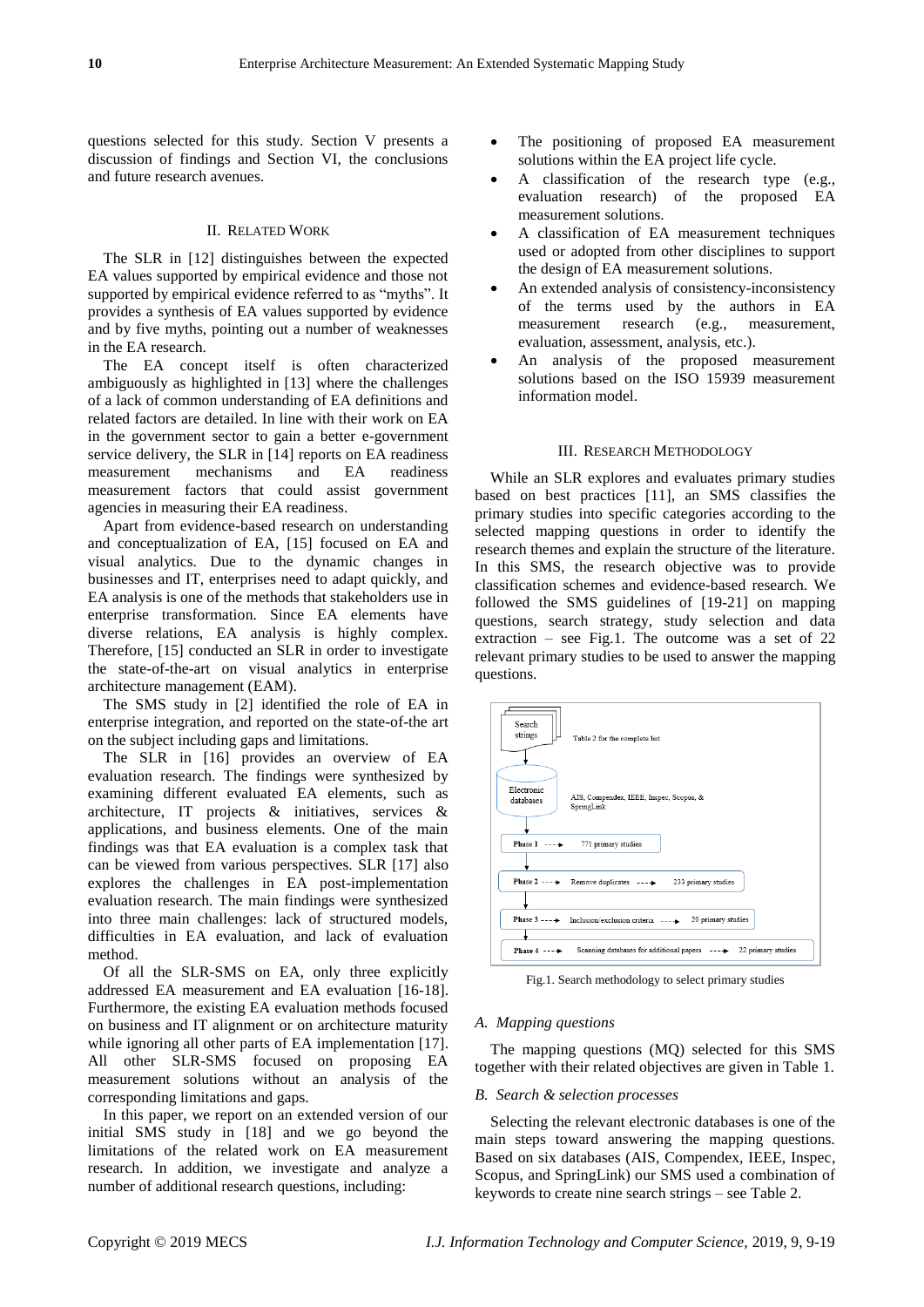The search and selection processes were divided into the following phases:

**Phase 1**: Initially, the nine search strings were applied with filters limiting the search to explore titles and abstracts of journal papers. The rationale for limiting the search to journals derives from the general practice at conferences to present preliminary results and later publish in journals the detailed and complete analysis. After exploring the databases using the search strings in Table 2, 771 candidate primary studies were identified.

|  | Table 1. Mapping questions and objectives. Revised and extended from [18] |
|--|---------------------------------------------------------------------------|
|--|---------------------------------------------------------------------------|

| ID              | <b>Mapping Question</b>                                                                                                                                                           | <b>Objective</b>                                                                                                                                                                                                                                                                                                                                                          |
|-----------------|-----------------------------------------------------------------------------------------------------------------------------------------------------------------------------------|---------------------------------------------------------------------------------------------------------------------------------------------------------------------------------------------------------------------------------------------------------------------------------------------------------------------------------------------------------------------------|
| MO1             | What are the sources of publication on EA<br>measurement?                                                                                                                         | To discover where EA measurement research is published.                                                                                                                                                                                                                                                                                                                   |
| MQ <sub>2</sub> | How has publication on EA measurement<br>changed over time?                                                                                                                       | To discover the timeline of EA measurement publications.                                                                                                                                                                                                                                                                                                                  |
| MQ3             | Which "EA schools of thought" have<br>addressed research in EA measurement?                                                                                                       | To help identify which EA schools of thought have addressed research in EA<br>measurement, and which have not, thereby leaving aspects of EA unexamined.                                                                                                                                                                                                                  |
| MO <sub>4</sub> | Where are EA measurement solutions<br>helpful in the EA project lifecycle?                                                                                                        | To discover where the proposed EA measurement solution can be used in the EA<br>project life cycle. This will help researchers design EA measurement solutions<br>capable of assisting organizations to measure EA throughout the EA project life<br>cycle.                                                                                                               |
| MQ5             | What were the research intentions of EA<br>measurement research?                                                                                                                  | To discover the intentions and motivations behind conducting research in EA<br>measurement. This will provide the research community with insights on current<br>research directions.                                                                                                                                                                                     |
| MQ6             | What are the most popular research types in<br>EA measurement literature?                                                                                                         | To discover which research types have been most frequently used, and to determine<br>gaps and candidate avenues for future research.                                                                                                                                                                                                                                      |
| MQ7             | What are the most frequently adopted<br>foundations from other fields (disciplines),<br>including the EA field, in EA measurement<br>research?                                    | To provide a classification scheme of the techniques used to date to design or<br>propose EA measurement solutions from other fields, including the EA field. This<br>will provide an understanding of how EA measurement solutions have been<br>designed and allow determination of gaps and candidate avenues for future research.                                      |
| MQ8             | What are the EA measurement solutions<br>described in the EA literature, and what is<br>the terminology most used?                                                                | To identify the EA concepts or attributes targeted for measurement and the<br>terminology most used to describe EA measurement solutions.                                                                                                                                                                                                                                 |
| MQ9             | What measurement terms<br>are<br>most<br>frequently used in EA measurement<br>research? Are measurement, evaluation,<br>and<br>analysis<br>assessment<br>used<br>interchangeably? | To recognize the most frequently used measurement-related semantics in EA<br>measurement literature. In addition, to identify the consistency-inconsistency usage<br>of measurement-related semantics (interchangeability). It is expected that there is no<br>clear definition of each term in the primary studies, nor a differentiation between the<br>distinct terms. |
| <b>MQ10</b>     | Is EA measurement research referencing<br>the ISO 15939 standard on software<br>process measurement?                                                                              | To identify the presence of ISO 15939 within the text and references of the<br>primary studies as an indicator of the awareness of the authors of the measurement<br>terms consensually used in science and engineering.                                                                                                                                                  |

**Phase 2***:* Since the 771 primary studies may contain duplicates among the six databases for each search string, and among the six databases overall, pivot tables were used to remove duplicates, reducing the unique primary studies to a set of 233.

Table 2. Search strings - revised from [18]

| <b>String ID</b> | <b>Search String</b>                                                       |  |
|------------------|----------------------------------------------------------------------------|--|
| <b>String 1</b>  | "Enterprise architecture" AND (measure<br><b>OR</b><br>evaluate OR assess) |  |
| <b>String 2</b>  | "Enterprise Architecture" AND Scorecard                                    |  |
| String 3         | "Enterprise Architecture" AND (benefit OR value<br>OR impact)              |  |
| <b>String 4</b>  | "Enterprise architecture" AND<br>0R<br>(success)<br>effectiveness)         |  |
| String 5         | "Enterprise architecture" AND Quality                                      |  |
| String 6         | "Enterprise architecture" AND Maturity                                     |  |
| <b>String 7</b>  | "Enterprise architecture" AND Realization                                  |  |
| String 8         | architecture" AND<br>Enterprise<br>"Ouantitative<br>analysis"              |  |
| <b>String 9</b>  | "Enterprise architecture" AND Performance                                  |  |

**Phase 3**: To select the most relevant primary studies out of the 233, the following inclusion and exclusion criteria were defined.

*Inclusion*: the primary studies meeting the following criteria were selected:

- Exact keyword "enterprise architecture" is present in the title of the primary study; Exact keyword "measurement," or (evaluation, assessment, analysis) is present in the title and/or the entire text of the primary study;
- Only the most recent publication for a study reported more than once;
- Discusses an EA measurement solution this can be, but not limited to, method, theory, framework and tool.

*Exclusion*: primary studies not meeting the inclusion criteria above were removed.

**Phase 4**: Then, by an additional scanning on the databases, two (2) additional conference papers were added. The selection criteria (high-quality criteria) for selecting the additional papers are as follows:

- Provide answers to all MQs.
- Mention ISO 15939, or propose measurement units with mathematical basis.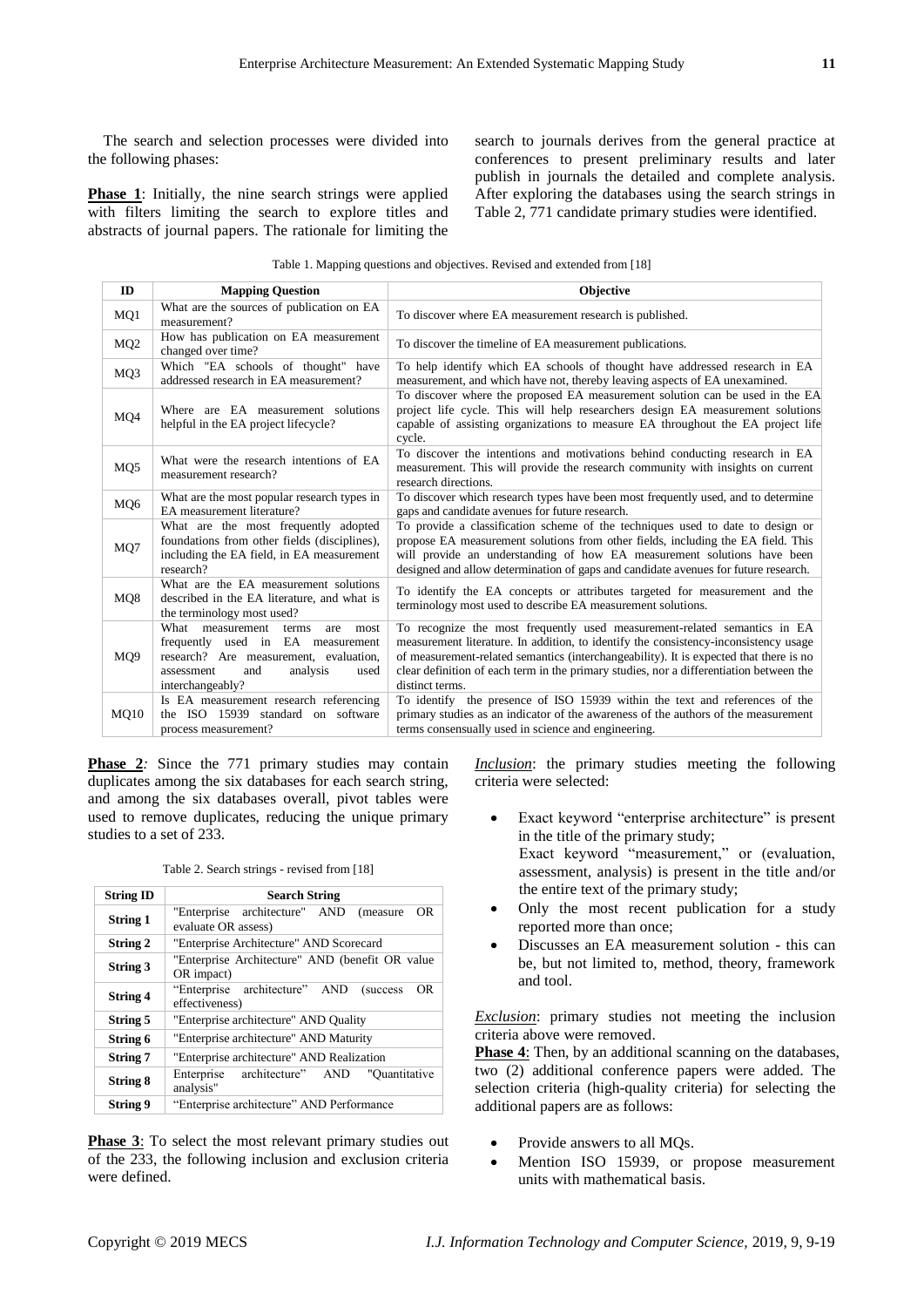#### *C. Data extraction through coding*

Data extraction is a key step in SMS. Here, the type of mapping questions and the objectives we developed led us to analyze documents rich in textual content. These documents represent the raw data to be interpreted for conducting data extraction and analysis. Therefore, thematic analysis, which plays a significant role in data reduction, was selected as the analysis tool [20]. Thematic analysis starts with reading the primary studies (raw data), and then assigning codes (labels) to the text where these codes can be inductive (data driven) and/or deductive (pre-defined list). Assigning codes is an iterative process where the researcher can create additional codes, and/or merge with others. Hence, the codes will ultimately allow creating a theme [21].

A theme is a coherent integration that captures something important about the data with respect to the research questions. It reduces a large amount of text into smaller units, which allows the researcher to build a level of abstraction. Therefore, it is an expression of the latent content of the text [22].

Data extraction for MQ1 and MQ2 was based on a predefined list of codes extracted directly from the databases: article title, year of publication, and source of publication. For MQ1 and MQ2 no effort was made to read the latent meanings behind the text.

Data extraction for MQ3 was based on pre-defined codes to determine the type of EA based on the taxonomy of the three EA schools of thought in[23]:

- Enterprise IT architecting: "EA is about aligning enterprise IT assets (through strategy, design, and management) to effectively execute the business strategy and various operations using proper IT capabilities".
- Enterprise integrating: "EA is about designing all facets of the enterprise. The goal is to execute the enterprise strategy by maximizing overall coherency between all of its facets—including IT."
- Enterprise ecological adaption: "EA is about fostering organizational learning by designing all facets of the enterprise -including its relationship to its environment - to enable innovation and system-in-environment adaption."

Data extraction for MQ4 was based on a pre-defined list of codes to determine where the EA measurement solution can be used within an EA project life cycle. For this SMS, we adopted the EA project life cycle of [6] where the phases provide traceability of the EA project, and provide information about where in the cycle EA value may be created:

 Development: In the development phase, EA is developed and maintained. This phase corresponds to the Architecture Development Method (ADM) phases of: architecture vision, business architecture, information systems architectures and technology architecture.

- Realization (implementation): In the realization phase, the projects are defined and carried out to implement the changes defined in the EA. This phase corresponds to the ADM phases of: opportunities and solutions, migration planning and implementation governance.
- Use: After implementation, changes have been implemented in the organization and the promised benefits should materialize. This corresponds to architecture change management in ADM of TOGAF 9.1.

Data extraction for MQ5 was based on data driven codes to investigate the research intentions on EA measurement research in order to gain insights into the relevance of the research to stakeholders. This is a valuable piece of information for outlining research directions. Hence, the codes for this question were extracted by identifying phrases in the primary studies that indicate research intentions such as, but not limited to, "the key contribution is...", "this investigation helps organizations to..."

Data extraction for MQ6 was based on a pre-defined list of codes. The objective of MQ6 was to provide the EA community with a classification scheme of the most popular research types in the EA measurement literature. The classification type and criteria in EA measurement research of [11] were adopted:

- Validation research: A primary study where the measurement solution is not yet implemented in practice with an industry partner, but however uses statistics, hypothesis, or regression analysis to test a model or to validate a research hypothesis related to the EA measurement solution.
- Evaluation research: A primary study that has an industry partner and implements the EA measurement solution in practice with the industry partner.
- Solution proposal: A primary study that has no industry partner and explains the potential benefits of the EA measurement solution but has no statistics, hypothesis, or regression analysis, and is not yet implemented in practice.
- Philosophical research: A primary study that provides taxonomy on EA measurement research, structures the EA measurement research field, and provides a new way of looking and understanding the EA measurement literature.

Data extraction for MQ7 was based on data driven codes to provide a classification for which foundations have been established in other fields (disciplines) of engineering or business, or from the EA field, in order to design the EA measurement solution.

Data extraction for MQ8 was based on data driven codes to identify the most frequently used terminology to describe EA measurement solutions, and to identify the EA concepts or attributes targeted in each EA measurement solution. Two different levels of research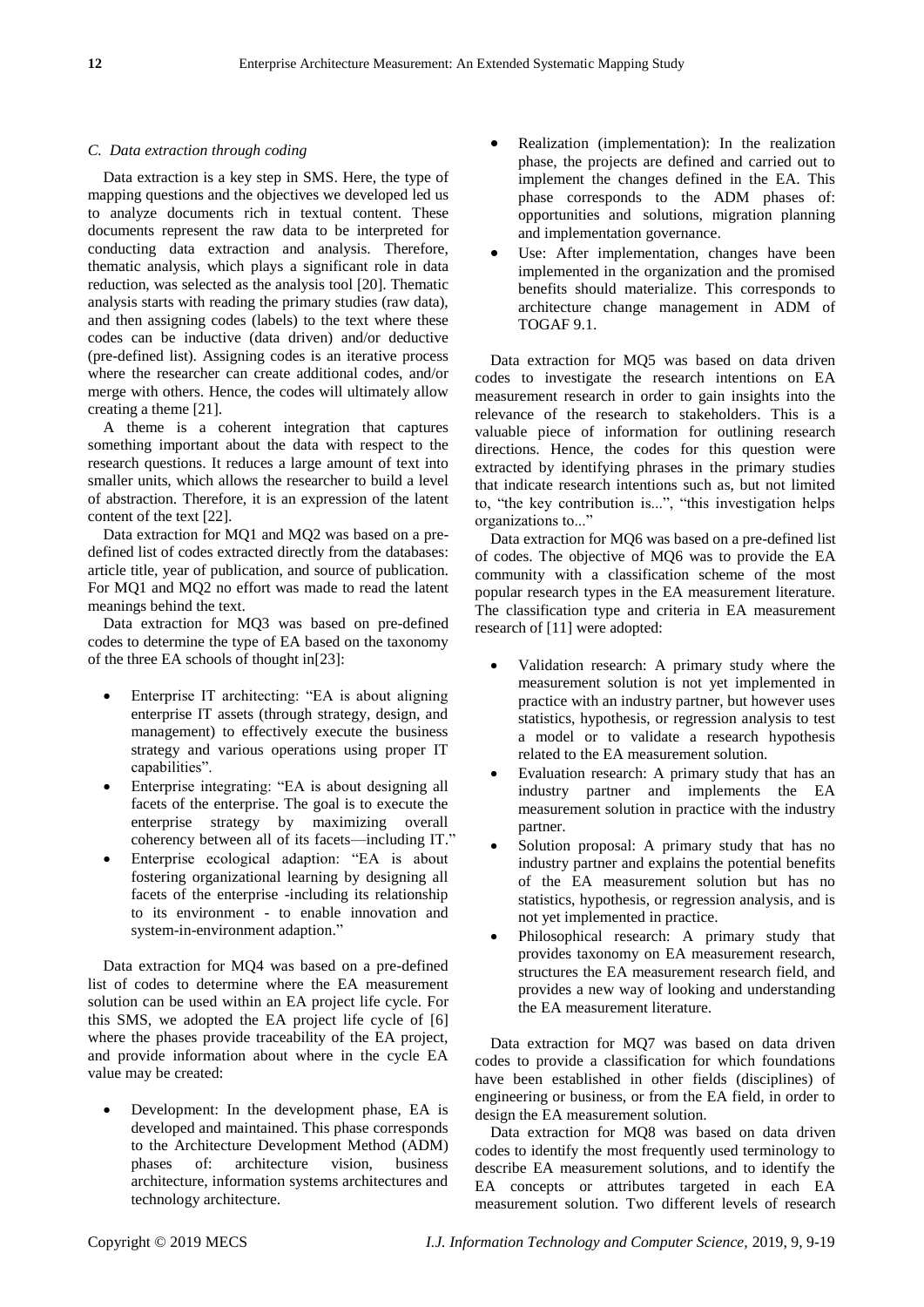were investigated:

- 1. The abstraction level to find the main concept (EA concept) for the EA measurement solution.
- 2. The detailed level to investigate a decomposed EA concept (sub-concept) for the EA measurement solution.

Data extraction for MQ9 was based on a pre-defined list of codes where the following definitions of measurement, evaluation, assessment, and analysis do not share the same meaning:

- Evaluation [24]: The process of determining merit, value or worth. The six basic components of evaluation are: target, criteria, yardstick (the ideal target against which the real target is to be compared), data gathering techniques, synthesis techniques, and the evaluation process.
- Assessment [25]: A procedure which includes initiating the assessment, planning the assessment, briefing, data acquisition (normally through interviews and a review of documents), process rating (outcome of the assessment), and reporting results.
- Measurement [26]: in the measurement context model and the ISO 15939 measurement information model measurement can be: a method of assigning a numerical value to an object, the action of measuring, the result of measurement, the use of measurement results, or any of these.

Data extraction for MQ10 was also based on a predefined list of codes. Until recently, the maturity of EA measurement solutions concerning metrology had not been identified as a qualitative issue in EA measurement research. In particular, it was not clear whether EA measurement solutions incorporated measurement standards in the attempt to propose EA measurement solutions. Consequently, through MQ10 we investigated if the literature on EA measurement referred to the ISO 15939 measurement information model and terminology.

To extract data and answers for MQ10, we used a search tool to find the words ISO 15939 and/or the International Vocabulary of Metrology (VIM) from the list of references of each primary study. The primary studies were classified into:

- Primary studies not using ISO 15939 where none of the words (ISO, ISO 15939 and/or VIM) was found in the references.
- Primary studies likely to use ISO 15939 where at least one of the words (ISO, ISO 15939 and/or VIM) was present in the list of references. The presence of these words in the references list does not assure that the primary study follows ISO 15939. Rather it represents a potential for these primary studies to be aligned with ISO 15939 and requires further investigation and analysis.

## *D. Intercoder reliability*

―Content analysis is a research technique for making replicable and valid inferences from texts (or other meaningful matter) to the contexts of their use" [27]. The technique of content analysis follows consecutive steps beginning from data source search & selection (electronic databases), primary studies selection, creating the codebook, coding the text of the primary studies, analyzing the text, and ending with drawing inferences. Content analysis, based on human intellectual abilities, reflects the researcher's opinion on the subject [27]. As a result, there is a possibility for biased research results based on subjective judgments and opinions.

We used the planning guide of [28] for the best practices of codebook development and coding instructions for each mapping question. The goal of the codebook was to reproduce the research results with a certain level of agreement between coders. In this SMS, two coders were given instructions to code the primary studies and obtain codes and themes for the mapping questions, then left alone to code accordingly.

To represent the intercoder reliability (i.e. reliability between coders) we used the Krippendorff alpha about reliability best practices on calculating alpha [27].

To confirm the external validity of this SMS, the classification was validated by recoding a sample of 53 primary studies.

Intercoder reliability is only calculated for the mapping questions involving coder interpretations: MQ3, MQ4, MQ5, MQ6, MQ7, MQ8, and MQ9.

The two coders had similar coding for MQ3, MQ4, MQ7, MQ8, and MQ9 but had some coding differences for MQ5 and MQ6. Therefore, the Krippendorff alpha coefficient was calculated to find the level of agreement on MQ5 and MQ6, and at 0.87, it corresponded to a high agreement amongst the coders, the maximum being 1.0.

## IV. RESULTS: ANSWERS TO THE MAPPING QUESTIONS

This section presents the coding results (e.g., answers) to the mapping questions for the 22 primary studies. These answers provide an understanding of the structure of this research area and insights into its limitations and gaps.

## *A. Answers to MQ1 & MQ2*

MQ1: The 22 primary studies have been published in 21 distinct publication sources: two in "Information Systems and e-Business Management" and the rest in 20 separate journals – see APPENDIX A.

MQ2: Fig.2 shows one to two publications from 2004 to 2010, two to three from 2011 to 2016, and a range of one to three from 2015 to the end of 2018. The trend line shows a slowly increasing publication pattern, but this is still a fairly low number of publications on EA measurement over a period of almost 15 years.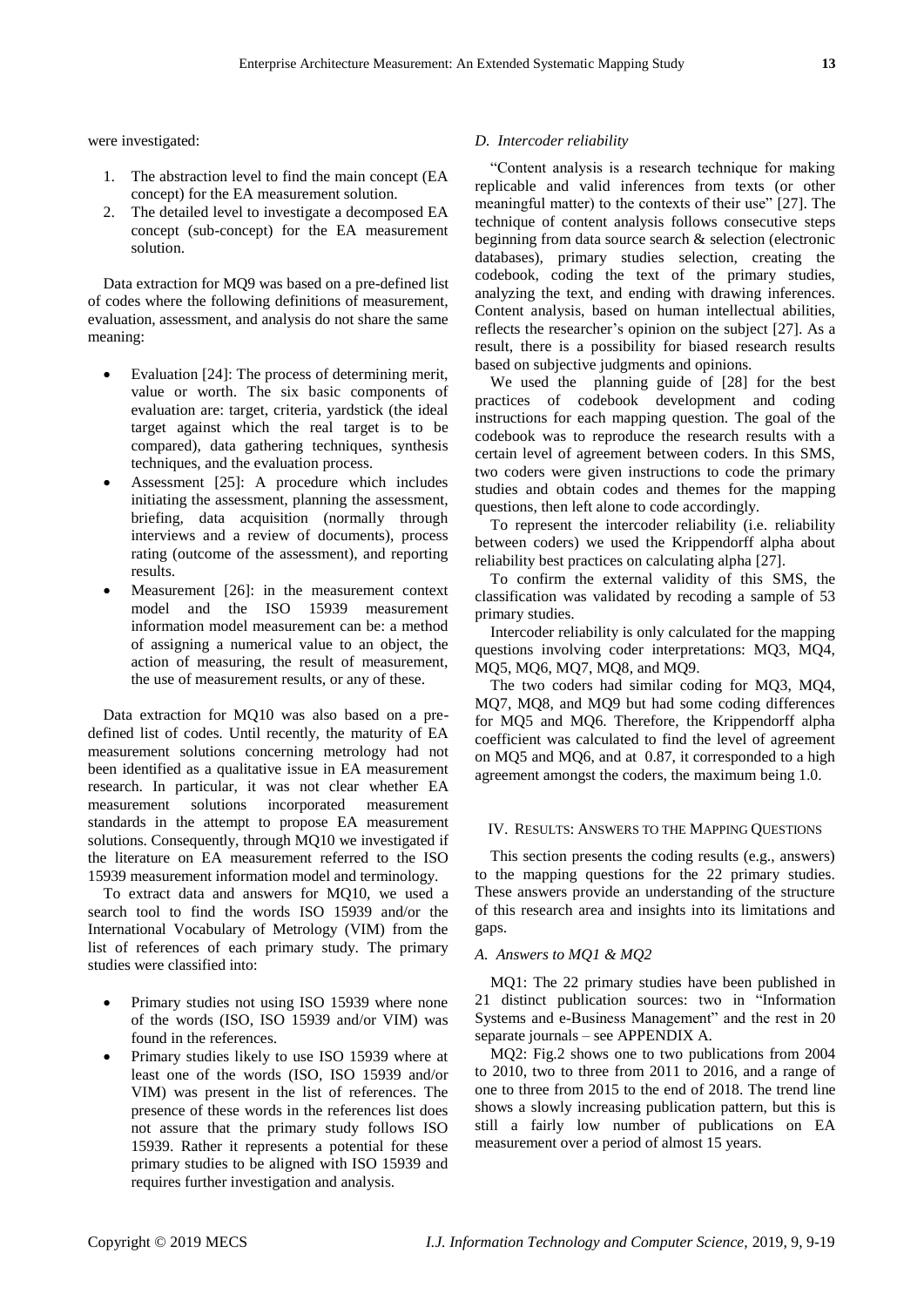

Fig.2. Number of publications over time (answers to MQ2)

## *B. Answers to MQ3*

The objective of MQ3 was to investigate and discover which EA schools of thought had addressed EA measurement-related issues. Fig.3 shows that almost 80% of EA measurement research was addressed within the "enterprise IT architecting" school of thought, with much less within the other two EA schools of thought.



Fig.3. EA schools of thought (answers to MQ3)



Fig.4. Targeted use of EA measurement solutions within the EA project life cycle (answers to MQ4)

#### *B. Answers to MQ4*

The objective of MQ4 was to investigate where within the EA project life cycle a proposed EA measurement solution can be used. Fig.4 shows that:

- 27% were used during the development phase, e.g., before spending costs and resources on EA.
- 27% support practitioners after implementing EA, e.g., EA use.
- 9% support EA in two phases: development and use
- 5 % in the implementation phase,.

 32% of the primary studies (NA) did not take into account the EA life cycle when proposing an EA mesurement solution.

#### *C. Answers to MQ5*

The objective of MQ5 was to investigate the research intentions that motivated researchers to propose EA measurement solutions. Fig.5 shows the distribution of the research intentions in the primary studies:

- 27% to facilitate organizational understanding of EA.
- 18% to facilitate organizational decision-making ability in selecting EA initiatives.
- 15% to assist organization in EA implementation.
- 10% to assist organizations to manage EA spending and measure EA financial returns.



Fig.5. Intentions of EA measurement research (answers to MQ5)

#### *D. Answers to MQ6*

The objective of MQ6 was to provide a classification scheme of the literature on EA measurement by identifying the research types used in EA measurement research.

Fig.6 shows the distribution of the research types in these primary studies:

- 36% evaluation research,
- 35% validation research,
- 23% solution proposal", and
- $\bullet$  5% philosophical research".



Fig.6. Research type distribution in the EA measurement literature (answers to MQ6)

# *E. Answers to MQ7*

The objective of MQ7 was to explore the techniques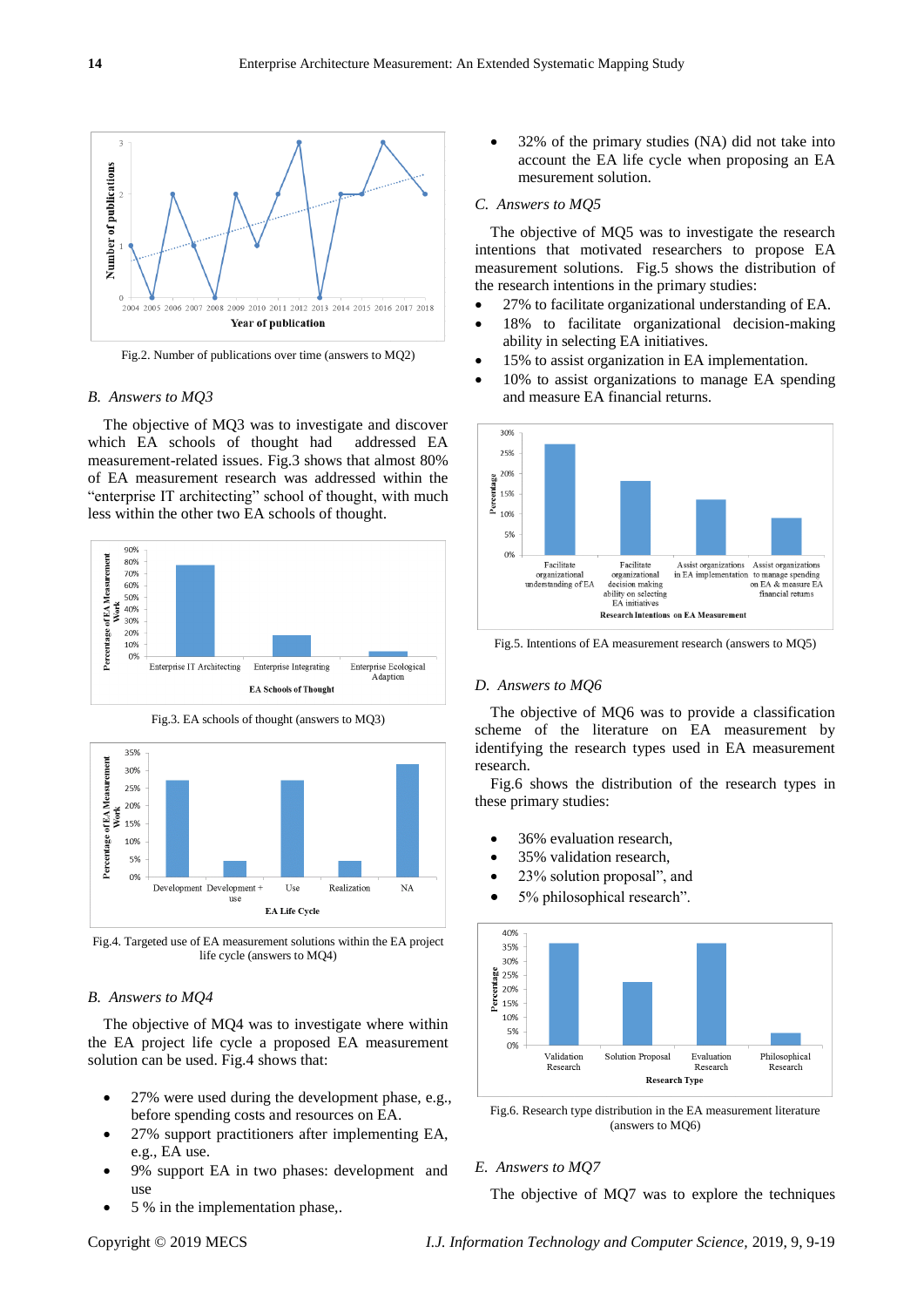used to design or propose EA measurement solutions from other fields, including the EA field. Fig.7 shows that in these primary studies:

- The majority (e.g., 64%) refers to EA literature in order to design and structure the EA measurement solutions.
- 36% refer to foundations from various fields, including the AHP method, a widely accepted decision-making technique, balanced scorecards, IS success model, and financial principles.



Fig.7. Foundations of EA measurement solutions (answers to MQ7)

#### *F. Answers to MQ8*

The first objective of MQ8 was to investigate the terminology used to describe EA measurement solutions. Fig.8 indicates that:

- 50% of the primary studies used "model" to describe their measurement solution.
- 23% used "method".
- 9% used "framework".
- 9% used "approach".
- 9% did not use any terminology to describe their measurement solutions.

Having identified the terminology used to describe the EA measurement solutions, the second objective of MQ8 was to identify what measurement concepts were being measured, evaluated, analyzed, or assessed. To measure an attribute, the concept to be measured needs to be defined and characterized [26].

Characterization is accomplished by identifying how the sub-concepts contribute to the concept to be measured (e.g., the size of the software code). Therefore, the EA measurement solutions presented in Fig.8 were analyzed and coded to find the EA concepts and sub-concepts of each EA measurement solution including the terminology used by the researchers themselves. For example, in the center right-hand side of Fig.8, the proposed 'framework' solution attempts to measure the impact of EA, meaning that the concept to be measured was identified as "impact", and its sub-concept was identified as "ROI" – the return on investments.

#### *G. Answers to MQ9*

The objective of MQ9 was to recognize the most frequently used measurement-related semantics in the EA measurement literature. Fig.9 shows that in these primary studies interchangeably used the combination without a clear definition of each term, nor a differentiation between the distinct terms. For example:

- 27% of the primary studies interchangeably referred to "measurement  $&$  analysis".
- 27% of the primary studies interchangeably referred to "measurement  $\&$  evaluation  $\&$ assessment".



Fig.8. Concepts & sub-concepts for each EA measurement solution (answers to MQ8)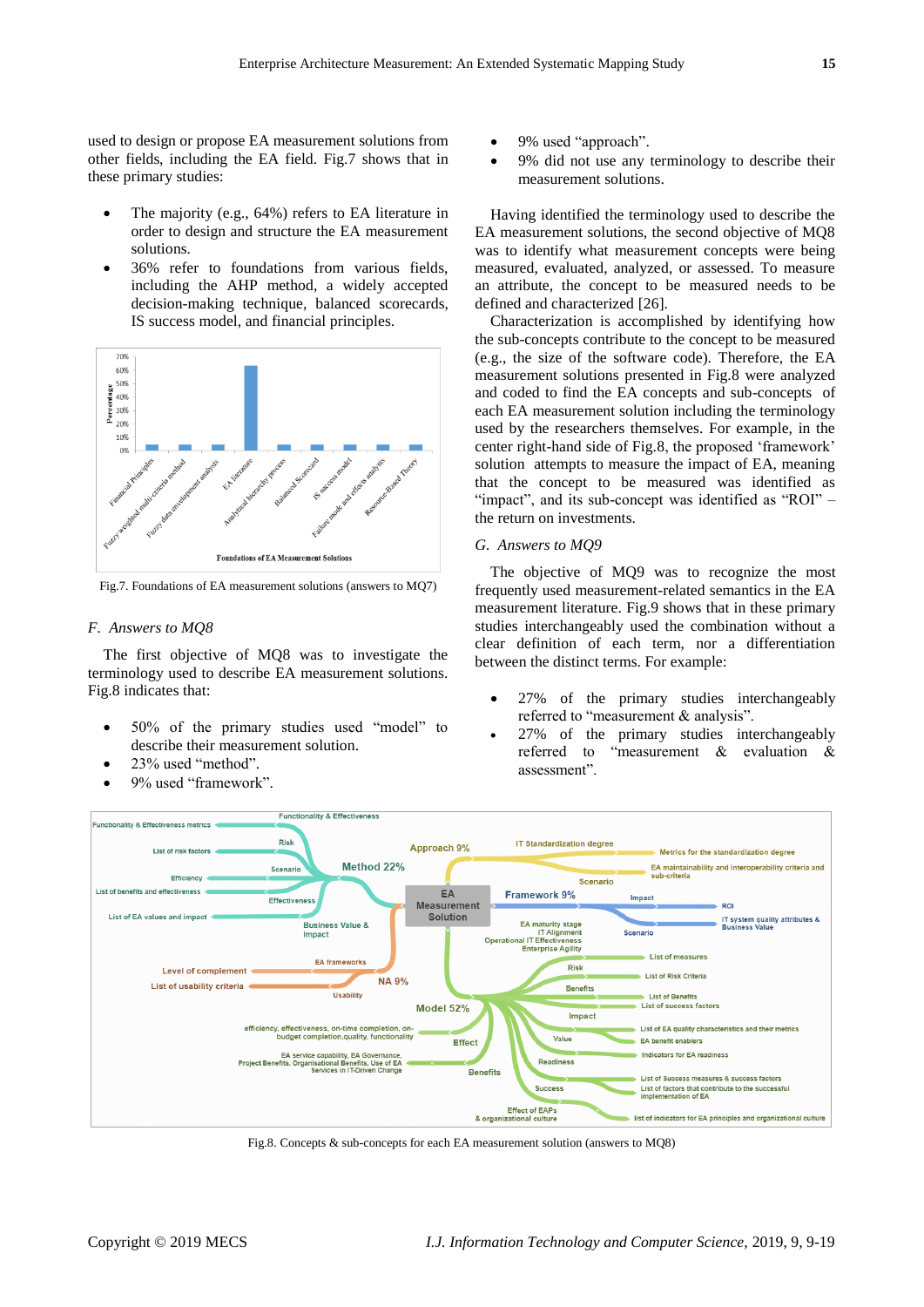

Fig.9. Measurement-related semantics and terms (answers to MQ9)

### *H. Answers to MQ10*

The objective of MQ10 was to explore the presence of ISO 15939 within the text and references of the primary studies. The findings indicate that:

- ISO 15939 is not present in 95% of the primary studies. Consequently, these primary studies are classified as not utilizing ISO 15939 in their EA measurement design.
- Only one primary study [A13] mentioned ISO 15939 within the text. However, mentioning ISO 15939 in the text or references was not of a sufficient detail to classify the primary study as utilizing ISO 15939 in its proposed EA measurement design.

#### V. DISCUSSION

This section discusses the key findings from this SMS that may guide future improvements in EA measurement research.

The limited number of primary studies published in journals, as the answers to MQ1 and MQ2, show evidence that the research on EA measurement is still emerging. This could indicate either a lack of interest or a major research challenge in tackling EA measurement issues.

From the answers to MQ3, the "Enterprise IT Architecting" EA school of thought has by far published the largest majority of EA measurement solutions. According to [23], each EA school of thought has a different belief system (i.e. definitions, concerns, and assumptions) and a different vision which impacts on what the EA school of thought maintains it can deliver to the organization.

Therefore, measuring "Enterprise IT Architecting" implies that measurement solutions were limited to the design of technological solutions, with a focus on assuring high quality models that include planning scenarios.

Furthermore, the research on EA measurement has

mostly been limited to providing information on how EA can assist aligning enterprise IT assests and business strategy execution. Since EA measurement contributions have mostly been limited to the IT aspects of EA the state-of-the-art on EA measurement lacks an all inclusive perspective on EA measurement solutions. In fact, there is a scarcity of information on EA-related organizational efficiency and EA-related organizational innovation and sustainability. Thus, researchers need to look to design solutions to questions about how to measure enterprise ecological adaption and enterprise integration, the other major schools of thought in EA measurement.

From the answers to MQ4 it is observed that the majority of EA solutions focused on the development and post-implemention phases of an EA project. Given that EA comes at a large cost and requires considerable human and financial resources, EA measurement should support management throughout the EA project life cycle. Therefore, future research is needed to design innovative EA measurement solutions for all the distinct phases of the EA life cycle.

From the answers to MQ5, we observed that research intentions were diverse, each primary study individually proposing an EA measurement solution to support the organization from a distinct perspective and standpoint.

For instance, the research intention of some primary studies was to attempt to explain how EA adds value to the organization, while other studies discussed how to facilitate organizational decision making to select the most valuable EA initiative. Furthermore, none of these research intentions was aiming to improve the design of EA measurement solutions, or to design measurement solutions based on recognized measurement theories and best practices.

From the answers to MQ6, the majority of the primary studies fell under evaluation research and validation research. In evaluation research, researchers attempt to evaluate the proposed EA measurement solutions and determine the impact and outcomes of these solutions on organizations. These outcomes can provide readers insights about whether the research intentions and design of the EA measurement solution meets the intended objectives and benefits, including benefits to the organization. This contrast with the primary studies that fell under validation research: these measurement solutions were not yet implemented in practice with an industry partner. Readers of these primary studies would not therefore gain insights about the benefits of these EA measurement solutions on the organization. Therefore, researchers are encouraged to design more evaluation research on EA measurement.

From the answers to MQ7, the majority (64% - Fig.7) of the primary studies did not adopt knowledge from disciplines other than the emerging EA literature itself to propose an EA measurement solution. In other words, the majority conducted a literature review on EA measurement, and proposed an EA measurement solution based on this limited scope. For instance, primary study [A19] proposed an EA measurement solution (model) on such concepts as EA maturity stage, IT alignment, and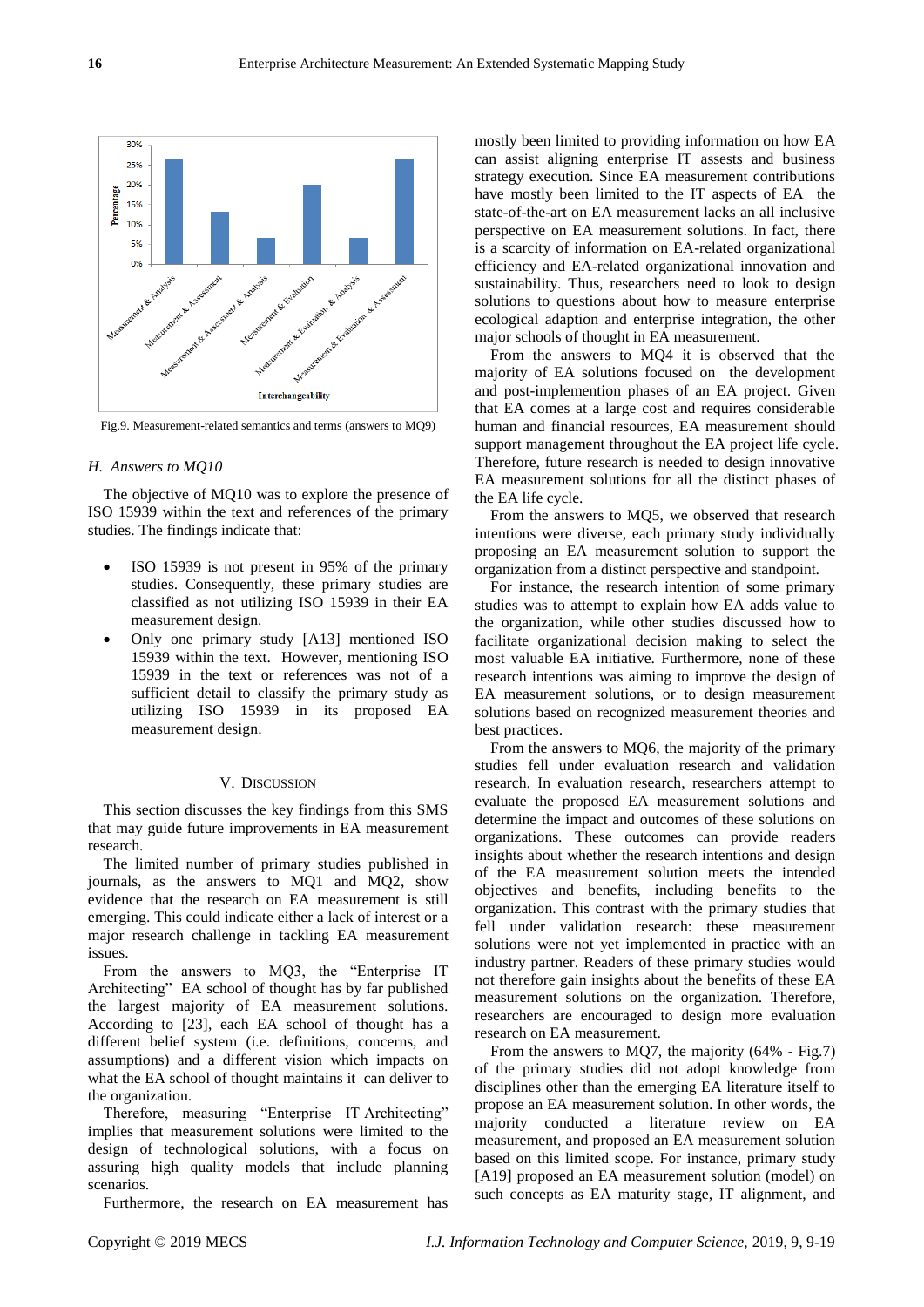operational IT effectiveness. On the other hand, 36% of the primary studies adopted concepts and practices from other disciplines in EA measurement. For instance, primary study [A9] proposed an approach to measure EA scenarios based on AHP method – a widely accepted decision-making technique. This being said and given that EA measurement research is still emerging and only slowly increasing (see MQ2 findings of this study), adopting measurement best practices and guidelines from other disciplines, such as science or engineering, to EA measurement research is a key direction to develop not only innovative but also sound EA measurement solutions. In addition, addressing the limitations found in the EA measurement solutions proposed to date is another key priority.

From the answers to MQ8, the majority of the primary studies used the words "model" & "method" as terminologies to describe their measurement solutions. According to [26], the measurement context model describes three uses of the term "measurement": the design of the measurement method, the application of the measurement method, and the exploitation of the measurement results in quantitative or qualitative models. Furthermore, considering that measurement models and measurement methods are not the same [26] and based on the answers for MQ8, EA measurement models, methods and other EA measurement solutions should be analyzed and evaluated from a measurement and metrology perspective. This evaluation can lead to innovative and sound design of EA measurement solutions that meet measurement and metrology best practices. Futheremore, based on the answers to MQ8, the terminologies used to describe EA measurement solutions were diverse and overlapping. For instance, different primary studies proposed an approach on EA scenario, a method on EA scenario, and a framework on EA scenario. However, it is not clear how these measurement solutions differ, and even whether the meaning of "scenario" among these different solutions is the same. Hence, future research avenues may provide designs of EA measurement solutions that adequately address terminology issues in EA measurement research.

From the findings for MQ9, the research on EA measurement has inconsistently used distinct measurement terms and semantics. For example, approximatly 68% of the primary studies interchangeably used terms such as measurement, evaluation, assessment, and analysis. Since these terms refer to distinct concepts in measurement, this shows that the EA measurement literature lacks the terminology rigor that we find in engineering disciplines and science. EA measurement researchers should therefore adopt the measurement terminology used in mature fields.

From the answers to MQ10, ISO 15939 is present in almost none of the primary studies in the references list. Consequently, this indicates that the primary studies may not be considering measurement best practices in their design of EA measurement solutions. Hence, another research avenue is improving the design of EA measurement solutions based on the large consensus of metrology terms and best practices.

## VI. CONCLUSION & FUTURE WORK

The literature on enterprise architecture (EA) posits that EA is of considerable value for organizations due to its expected significant benefits towards helping organizations achieve their business and effectiveness goals by aligning IT initiatives with business objectives. However, while the EA literature documents a number of proposals for EA measurement solutions, there is little evidence-based research to support the achievements and limitations of EA measurement research findings. In other words, few researchers have performed systematic reviews on enterprise architecture measurement topics.

This paper has reported on a systematic mapping study (SMS) of proposed EA measurement solutions. The study identified 22 relevant primary studies published from 2004 to the end of 2018, which were read and analyzed according to the objectives of ten mapping questions (MQ1-MQ10). The 22 studies were explored from various perspectives including, but not limited to, positioning of the EA measurement solution within an EA project life cycle, analysis of consistencyinconsistency of the terms used by authors in EA measurement research, and an analysis of references to the ISO 15939 measurement information model.

The SMS also undertook a classification of the research area within the primary studies revealing significant gaps and limitations. For instance, the findings indicate a limited adoption of knowledge from other disciplines in proposing an EA measurement solution, and in addition, that current EA research lacks the terminology rigor that found in science and engineering.

This SMS represents a first step in investigating and presenting new perspectives for future research in EA measurement research including:

- Designing EA measurement solutions that can contribute to the different EA schools of thought.
- Designing EA measurement solutions that can support the full EA project life cycle.
- Resolving the issues regarding consistencyinconsistency of using distinct terminologies such as "measurement," "evaluation," "analysis," and "assessment."
- Resolving the overlap of various measured concepts and sub-concepts to ensure widely accepted EA measurement solutions.
- Adopting knowledge from mature disciplines that provide guidelines and best practices on measurement and metrology.

In the interest of high quality primary studies, this SMS was focusing on primary studies published in journals. Thus, the primary studies that were analyzed may be a relatively small portion of the total publications on EA measurement research. This may affect the generalization of results of the 22 primary studies.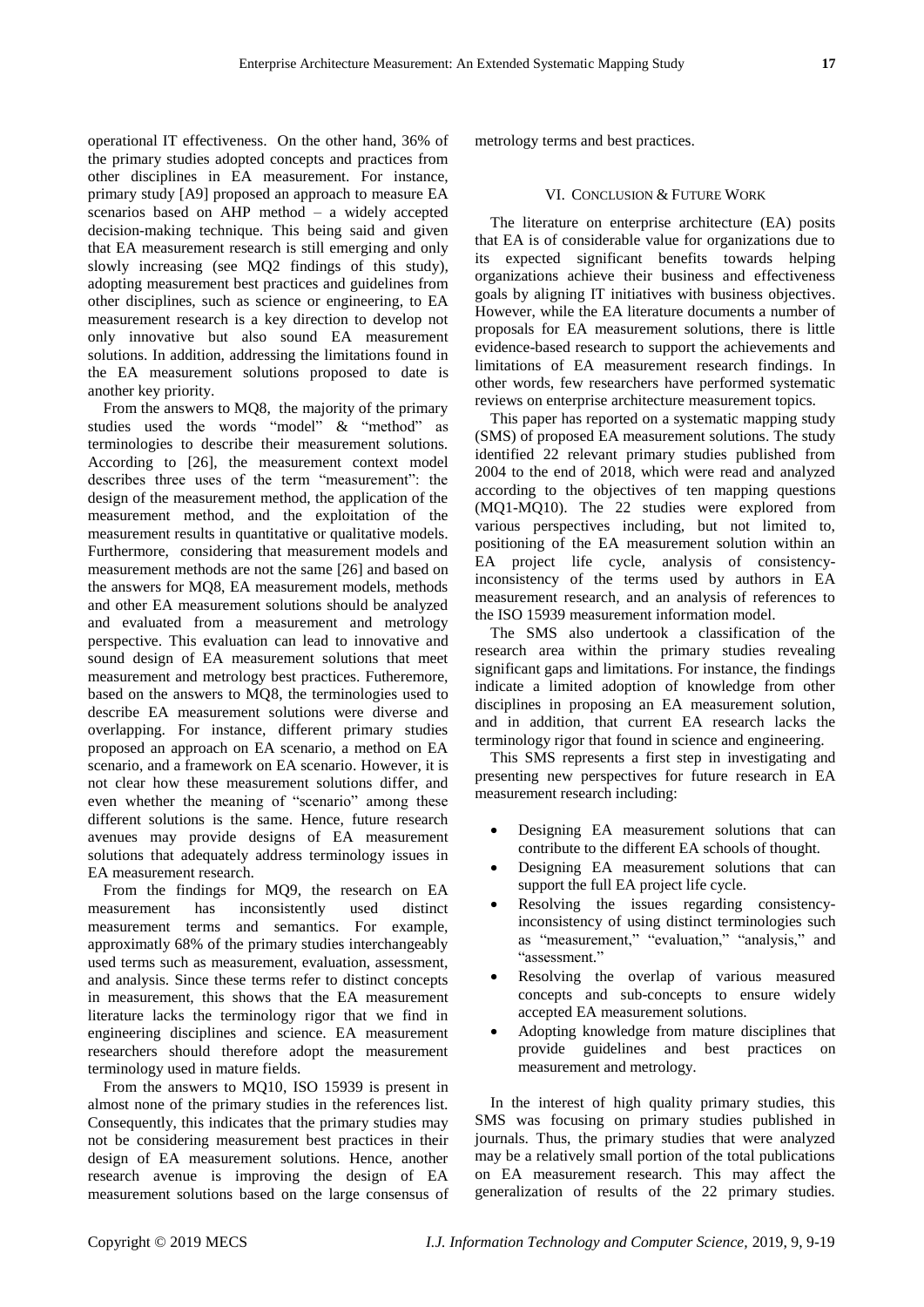However, since the majority of the selected primary studies of this SMS are published in journals, we believe that that the quality and credibility of the primary articles is relatively high and representative. In future work, this SMS could be extended to include conference papers and books as well.

#### APPENDIX A. SELECTED PRIMARY STUDIES

- [A1] D. F. Rico, "A framework for measuring ROI of enterprise architecture," J. Organ. End User Comput., vol. 18, no. 2, pp. 1–12, 2006.
- [A2] K. M., "Evaluation of ARIS and Zachman frameworks as enterprise architectures," *J. Inf. Organ. Sci.*, vol. 30, no. 1, pp. 115–136, 2006.
- [A3] F. Zandi and M. Tavana, "A fuzzy group multi-criteria enterprise architecture framework selection model," *Expert Syst. Appl.*, vol. 39, no. 1, pp. 1165–1173, 2012.
- [A4] T. Tamm, P. Seddon, G. Shanks, and P. Reynolds, ―How Does Enterprise Architecture Add Value to Organisations?," *Commun. Assoc. Inf. Syst.*, vol. 28, no. 10, pp. 141–168, 2011.
- $[A5]$  F. M.a, A. M.S.a, T. A. R.b, and R. J.a, "A novel credibility-based group decision making method for Enterprise Architecture scenario analysis using Data Envelopment Analysis," Appl. Soft Comput. J., vol. 32, pp. 347–368, 2015.
- [A6] B. Jahani, S. R. S. Javadein, and H. A. Jafari, "Measurement of enterprise architecture readiness within organizations," Bus. Strateg. Ser., vol. 11, no. 3, 2010.
- [A7] R. Foorthuis, M. van Steenbergen, S. Brinkkemper, and W. A. G. Bruls, "A theory building study of enterprise architecture practices and benefits," *Inf. Syst. Front.*, vol. 18, no. 3, pp. 541–564, 2016.
- [A8] S. Aier, "The role of organizational culture for grounding, management, guidance and effectiveness of enterprise architecture principles," *Inf. Syst. E-bus. Manag.*, vol. 12, no. 1, pp. 43–70, 2014.
- [A9] M. Razavi, F. S. Aliee, and K. Badie, "An AHP-based" approach toward enterprise architecture analysis based on enterprise architecture quality attributes," *Knowl. Inf. Syst.*, vol. 28, no. 2, pp. 449–472, 2011.
- [A10] B. A. and A. R., "Usability elements as benchmarking criteria for enterprise architecture methodologies," *J. Teknol. (Sciences Eng.*, vol. 68, no. 2, pp. 45–48, 2014.
- [A11] M. Gammelgåd, M. Simonsson, and Å. Lindström, ―An IT management assessment framework: Evaluating enterprise architecture scenarios," Inf. Syst. *E-bus. Manag.*, vol. 5, no. 4, pp. 415–435, 2007.
- [A12] F. Nikpay, R. Ahmad, and C. Yin Kia, "A hybrid method for evaluating enterprise architecture implementation," *Eval. Program Plann.*, vol. 60, pp. 1–16, 2017.
- [A13] M. Meyer and M. Helfert, "Design Science Evaluation for Enterprise Architecture Business Value Assessments,‖ *[Design Science Research in Information](https://link.springer.com/book/10.1007/978-3-642-29863-9)  [Systems. Advances in Theory and Practice,](https://link.springer.com/book/10.1007/978-3-642-29863-9)* vol. 7286, pp. 108–121, 2013.
- [A14] M. Lange, J. Mendling, and J. Recker, "An empirical analysis of the factors and measures of Enterprise Architecture Management success," *Eur. J. Inf. Syst.*, vol. 25, no. 5, pp. 411–431, 2016.
- [A15] J. M. Morganwalp and A. P. Sage, "Enterprise architecture measures of effectiveness," Int. J. Technol. *Policy Manag.*, vol. 4, no. 1, pp. 81–94, 2004.
- [A16] H. Safari, Z. Faraji, and S. Majidian, "Identifying and evaluating enterprise architecture risks using FMEA and fuzzy VIKOR," *J. Intell. Manuf.*, vol. 27, no. 2, pp. 475–486, 2016.
- [A17] I. Velitchkov, "Enterprise architecture metrics in the balanced scorecard for IT," *Inf. Syst. Control J.*, vol. 3, pp. 1–6, 2009.
- [A18] S. Lee, S. W. Oh, and K. Nam, "Transformational and transactional factors for the successful implementation of enterprise architecture in public sector," Sustain., vol. 8, no. 5, pp. 1–15, 2016.
- [A19] R. V. Bradley, R. M. E. Pratt, T. A. Byrd, C. N. Outlay, and J. Donald E. Wynn, "Enterprise architecture, IT effectiveness and the mediating role of IT alignment in US hospitals," *Inf. Syst. J.*, vol. 22, no. 2, pp. 97-127, 2011.
- [A20] Y. I. Alzoubi, A. Q. Gill, and B. Moulton, "A measurement model to analyze the effect of agile enterprise architecture on geographically distributed agile development," *J. Softw. Eng. Res. Dev.*, vol. 6, no. 1,2018.
- [A21] M. Brückmann, K.-M. Schöne, S. Junginger, and D. Boudinova, "Evaluating enterprise architecture management initiatives - How to measure and control the degree of standardization of an IT landscape," *Enterp. Model. Inf. Syst. Archit.*, pp. 155–168, 2009.
- [A22] G. Shanks, M. Gloet, I. Asadi Someh, K. Frampton, and T. Tamm, "Achieving benefits with enterprise architecture," *J. Strateg. Inf. Syst.*, vol. 27, no. 2, pp. 139–156, 2018.

#### **REFERENCES**

- [1] J. Nurmi, "Examining Enterprise Architecture : Defini-Tions and Theoretical Perspectives," Master thesis, University of Jyväskylä, pp.1-68, 2018.
- [2] N. Banaeianjahromi and K. Smolander, "The Role of Enterprise Architecture in Enterprise Integration – a Systematic Mapping," in *European, Mediterranean & Middle Eastern Conference on Information Systems,* Doha (UAE), pp. 1–22, 2014.
- [3] F. Gampfer, A. Jürgens, M. Müller, and R. Buchkremer, ―Past, current and future trends in enterprise architecture—A view beyond the horizon," Comput. Ind., vol. 100, pp. 70–84, 2018.
- [4] M. J. a. Bonnet, "Measuring the Effectiveness of Enterprise Architecture Implementation, Master thesis," Delft University of Technology, pp.1-90, 2009.
- [5] S. H. Kaisler, F. Armour, and M. Valivullah, "Enterprise" Architecting: Critical Problems," in 38'th Annual Hawaii *International Conference on System Sciences,* Big Island (Hawai), pp. 1–10, 2005.
- [6] H. Plessius, R. Slot, and L. Pruijt, "On the categorization and measurability of enterprise architecture benefits with the enterprise architecture value framework," in *Trends in Enterprise Architecture Research and Practice-Driven Research on Enterprise Transformation,* Berlin (Germany), pp. 79–92, 2012.
- [7] M. Razavi, F. S. Aliee, and K. Badie, "An AHP-based approach toward enterprise architecture analysis based on enterprise architecture quality attributes," *Knowl. Inf. Syst.*, vol. 28, no. 2, pp. 449–472, 2011.
- [8] O. Gonz ález-Rojas, A. López, and D. Correal, "Multilevel complexity measurement in enterprise architecture models," *Int. J. Comput. Integr. Manuf.*, vol. 30, no. 12, pp. 1280–1300, 2017.
- [9] D. F. Rico, "A framework for measuring ROI of